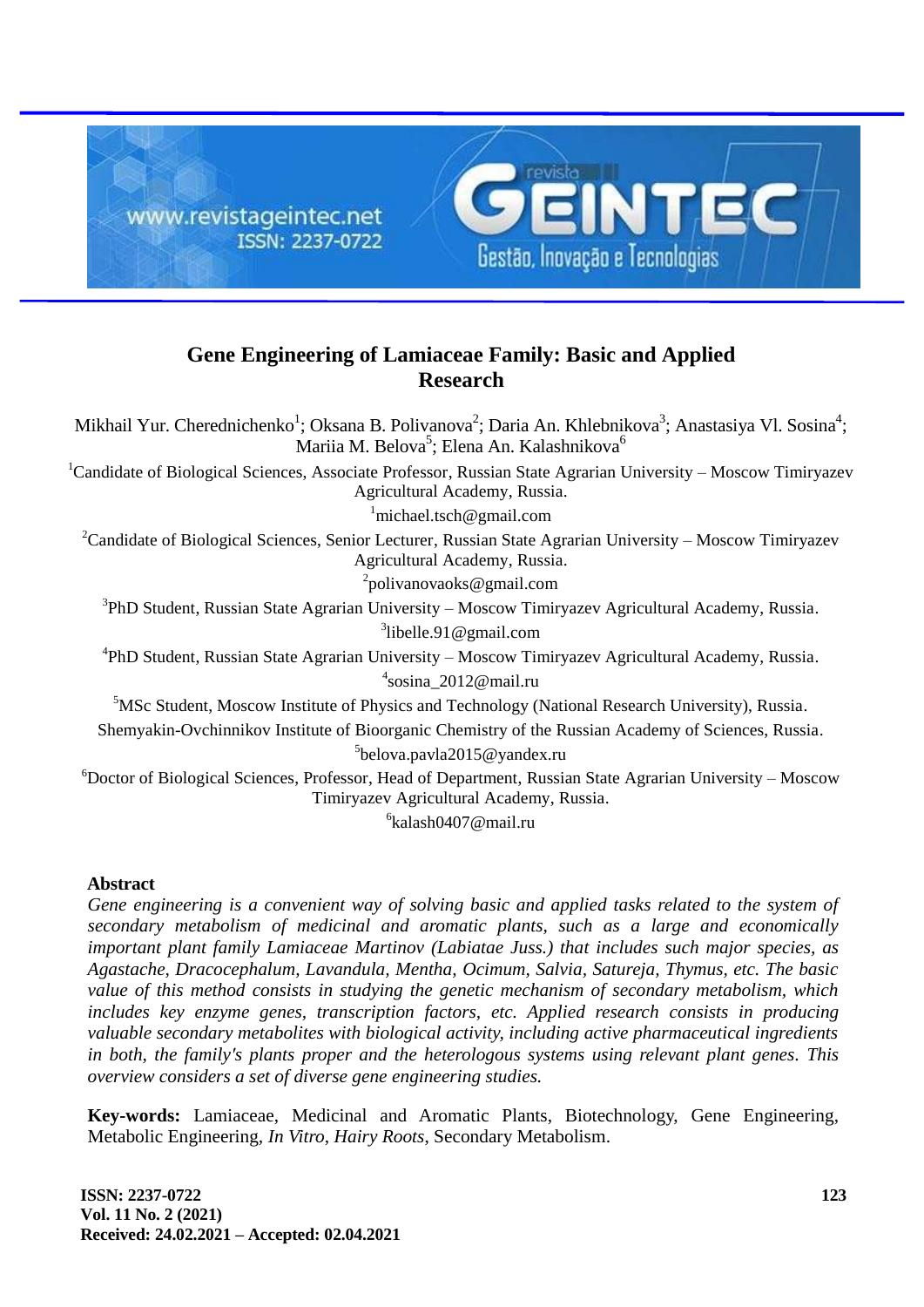#### **1. Introduction**

Medicinal and aromatic plants are a bank of valuable substances of secondary synthesis (secondary metabolites, SM) a lot of which exhibit a defined biological activity. A major niche in the production of bioactive substances belongs to the family Lamiaceae Martinov (Labiatae Juss.), including such plants, as giant hyssop, dragonhead, lavender, mint, basil, sage, savory, etc. They contain all main classes of SM, first of all, terpenoids and phenolic compounds (PC) but alkaloids as well. The natural populations of Lamiaceae representatives shrink in number, and many species are endangered [\(https://www.iucnredlist.org/\)](https://www.iucnredlist.org/). Biotechnology allows preserving the available biodiversity of medicinal and aromatic plants, studying the patterns of accumulation of valuable SM, and cultivating highly productive plant lines in artificial conditions. Plant biotechnology methods can be divided in two main groups, including tissue and cell culture (cell engineering) and gene engineering. Genome editing often separated from and even opposed to gene engineering is formally included in it. The recently invented term metabolic engineering is closer to the notion of gene engineering, though metabolic changes can be made by cell engineering techniques as well. Gene engineering that allows activating and deactivating genes, regulating their expression, and transferring genes from other objects of the same or a different kingdom allows solving a number of basic and applied tasks.

#### **Gene Engineering as a Method of Modifying Plant Resources**

The three decades of developing the gene modification of agricultural and decorative plants have witnessed a significant progress in terms of improving their agronomic traits, such as resistance to herbicides, fungal, bacterial, and viral diseases, insects, unfavorable abiotic factors, as well as the quality of reserve proteins of cereals, fatty acid composition of oil crops, decorativeness, etc. At the same time, genetic transformation techniques are involved in gradual evolution and the systems become more and more accurate (precision) and thus gradually solve the problem of the undirected insertion or change in DNA sequences in the genome.

Thus, a survey by a group of authors from China is about the genetic transformation mechanism using the *Agrobacterium rhizogenes* Ri-plasmid, with the production of *hairy roots* as an efficient system of producing valuable SM, as well as about the current research and lines for future research, and thus proposes a new approach to studying SM of *hairy roots* at the level of gene expression (Liu et al., 2015). In the opinion of the Russian scientists from the Central Botanic Garden of the Siberian Branch of the Russian Academy of Sciences (SB RAS) and the National Research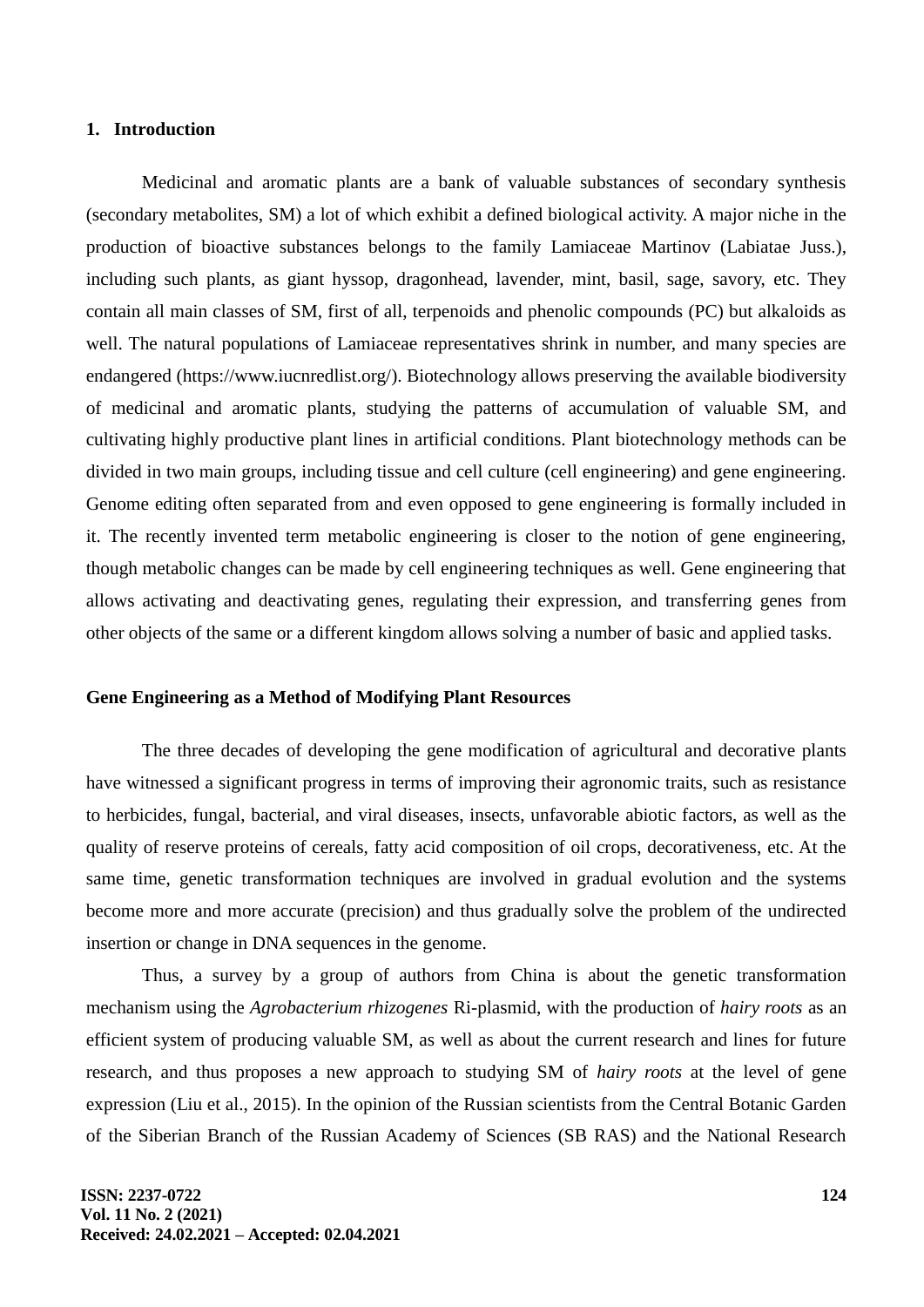University — Tomsk State University, this system of cultivation can be used more efficiently by engaging proteomic data for identifying (de-)differentiation key proteins to control these processes. The supplementation with metabolome and molecular biological data on the basis of using mathematical tools must result in building metabolic models of medicinal plants, which will expand the potential of biotechnology (Erst et al., 2016).

A DNA modification technique considered as promising in the surveys by Russian scientists from the Institute of Cytology and Genetics of SB RAS is genome editing. The authors compare various techniques of optimizing the CRISPR/Cas9 system that can expand its capabilities: *in silico* selection of target sites, vector design, vector transfer techniques, transfer efficiency and expression estimation, etc. (Khlestkina and Shumnyi, 2016; Gerasimova et al., 2017). Another survey of this team analyzes the use of the CRISPR/Cas9 modification of agricultural plants. The sources found by the authors describe 145 target genes in 15 agricultural plants (in particular, the highest number of 78 modified genes was found for rice). According to the surveyʹs authors, editing is most often basic and less than a half of the works are about the applied editing for improving agronomic traits; they agitate the academic community for expanding the application of this technology to obtain more information, including the one about the restrictions of this technique (Korotkova et al., 2017).

K. E. French, a scientist from the United States, has described a new transformation technique based on carbon nanoparticles; this technique can be used for transforming bacteria, plants, and algae (French, 2019).

The work by a group of Spanish authors is about developing the system of genetically transforming plants with antifungal proteins on the basis of tobacco mosaic virus (TMV). Recombinant proteins are produced after the inoculation of plant leaves with the formation of infection clones. The authors use this simple vector to generate two different antifungal proteins in the leaves of *Nicotiana benthamiana* against *Aspergillus giganteus* and *Penicillium digitatum*. The high output of protein was achieved by directing them to apoplast (when they were directed to intracellular compartments, toxic effect were observed and the protein level sharply decreased to undefined amounts) (Shi et al., 2019).

# **Studying Structure and Functions of DNA Sequences**

The basic value of gene engineering consists in studying the structure and functions of DNA sequences of three plant cell genomes (of nucleus, chloroplasts, and mitochondria).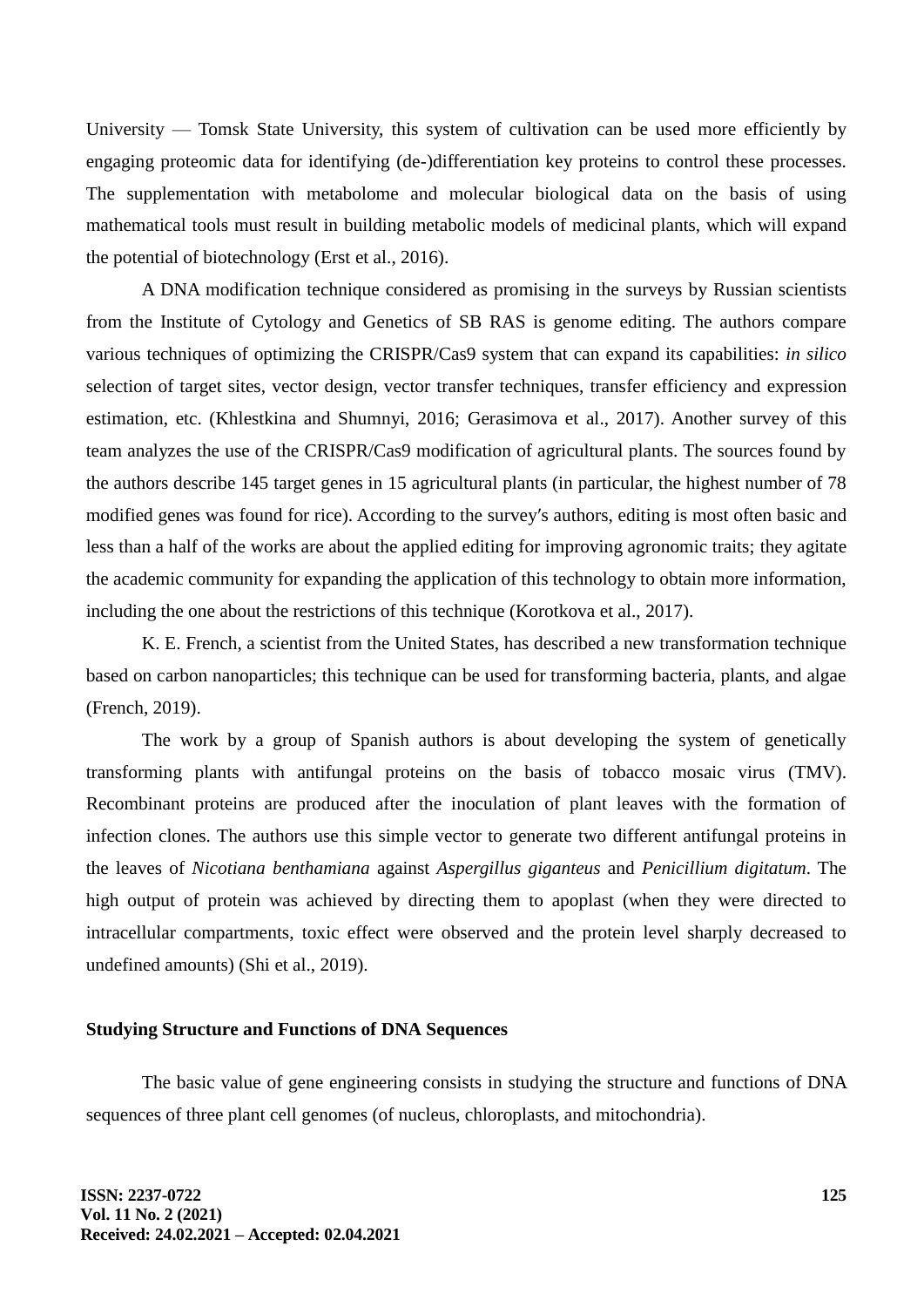The survey by scientists from the United States and Taiwan also considers the influence of the knowledge of chloroplast genome sequences on understanding the origin of economically important cultivated plant species and the changes that occurred in the course of breeding, and also on the potential opportunities for applying biotechnology techniques. The interest in using chroloplast genomes in practice is encouraged by the availability of more than 800 sequenced genomes of chroloplasts of various terrestrial plants, which has already expanded our understanding of the biology of chloroplasts, intracellular gene flow, biodiversity preservation and genetic basics with the help of which chloroplast transgenes can be transformed for improvement of agronomic traits of plants or for producing valuable agricultural or biomedical products (Daniell et al., 2016).

For example, a survey by authors from Hungary and India presents plastid engineering techniques and the opportunities for applying them to improve the quality and productivity of farming crops in unfavorable growth conditions - transplastom plants: they produce insecticidal and antimicrobial compounds (resistant to pests and requiring less pesticides), resist abiotic stress factors (including the application as phytoremediants), are more productive as a result of improved photosynthesis, and have an elevated content of mineral substances (Wani et al., 2015).

A group of authors from Japan have studied mitochondrial genes responsible for cytoplasmatic male sterility (CMS). In the work they have eliminated the CMS-associated genes (*orf79* and *orf125*) of CMS varieties of rice and rape, respectively, using Transcription Activator-Like Effector Nucleases (TALEN) with signals of localization in mitochondria (mitoTALEN). The authors have shown that the knockout of these genes restores male fertility and thus confirmed that these genes are the ones that cause CMS. As shown by the sequencing, mitoTALEN-induced two-chain breaks were restored by homologous recombination and that these target genes and the surrounding sequences were removed in the course of the process. Thus the authors have proved that mitoTALEN can be used in the stable and heritable modification of the mitochondrial genome in plants (Kazama et al., 2019).

An international group of scientists from Australia, China, and the United States have modified the CRISPR/Cas9 for improving the output of mutants in  $T_1$  and  $T_2$  generations on the model object *Arabidopsis thaliana*. Usually, constitutive promoters result in the low efficiency of heritable mutations in  $T_1$  generation: for example, the expression of Cas9 under the CaMV 35S-promoter caused 2.3 % of mutations in the  $T_1$  plants and did not cause any homozygotic mutations in  $T_1$  and  $T_2$  generations. The using of YAO and CDC45 as two promoters specific to cell division resulted in a mutation frequency of 80.9 to 100 % in  $T_1$  generation, with non-chimeric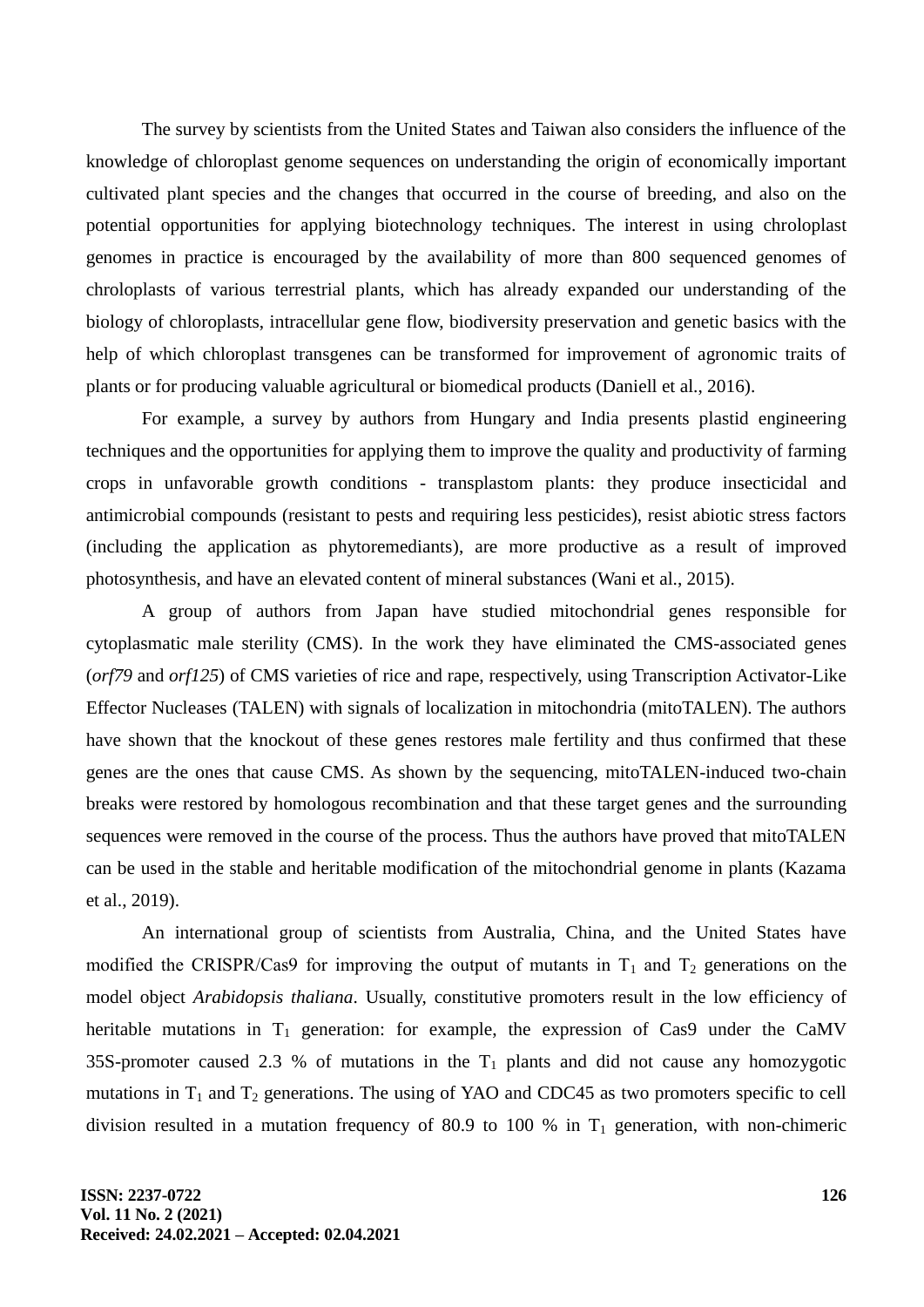mutations in generations  $T_1$  (4.4...10 %) and  $T_2$  (32.5...46.1%). The authors also replaced constitutive ubiquitin promoter with promoter CDC45 in the previously described CRISPR/Cas9 multiplex system.

The modified system caused a higher mutation frequency in  $T_1$  generation than the original system (60.17 % and 43.71 %, respectively) and also resulted in more efficient heritable mutations (11.30 % and 4.31 %, respectively) (Feng et al., 2018).

A group of authors from the United States point at the difficulties of regenerating plants with an edited genome (for example, with the help of CRISPR/Cas9) using a tissue culture and consider two methods of creating edited dicotyledons by the *de novo* induction of meristem formation. Development regulators and gene-editing agents are supplied to somatic plant cells, which causes the origination of meristems that produce shoots with target DNA modifications, which are passed on the next generation. The *de novo* induction of meristem formation avoids complexities in tissue culture and holds out the prospect of overcoming the bottleneck in editing plant genes (Maher et al., 2019).

The work by another group of scientists from the United States studied the structure and epigenome status of T-DNA insertion in the course of *Agrobacterium*-mediated transformation. The authors analyzed the *Arabidopsis thaliana* lines from three broadly used collections of T-DNA inserts (SALK, SAIL, and WISC). The *de novo* assembly based on Nanopore sequencing for two segregating lines has partially explained T-DNA structures and detected multiple translocations and exchanges of chromosomal arm ends. The resulting contigs have allowed correcting 83 % of non-centromeric misassembles in the current reference genome TAIR10. The continuous resolution at the nucleotide level has allowed conducting an in-depth study of epigenome in the sites of T-DNA inserts. The insertions of line SALK\_059379 were rich in 24-nucleotid small interfering RNA

(siRNA) and the dense methylation of DNA cytosine, which suppressed the expression of the transgene. The insertions of T-DNA into the line SAIL\_232 are mainly the targets of 21/22-nucleotid siRNA, in which case the methylation and silencing of DNA are conditioned by the reporter, not by the resistance gene. In addition, the authors have profiled the H3K4me3, H3K27me3, and H2A.Z chromatin environment of the T-DNA insertions using ChIP-Seq in SALK\_059379, SAIL\_232, and five extra T-DNA lines and detected various effects, from the complete loss of chromatin cells to the *de novo* inclusion of H2A.Z and trimethylation of H3K4 and H3K27 around the sites of the T-DNA insertion. This study allows having a new look on the structural influence of the intrusion of foreign fragments in plant genomes (Jupe et al., 2019).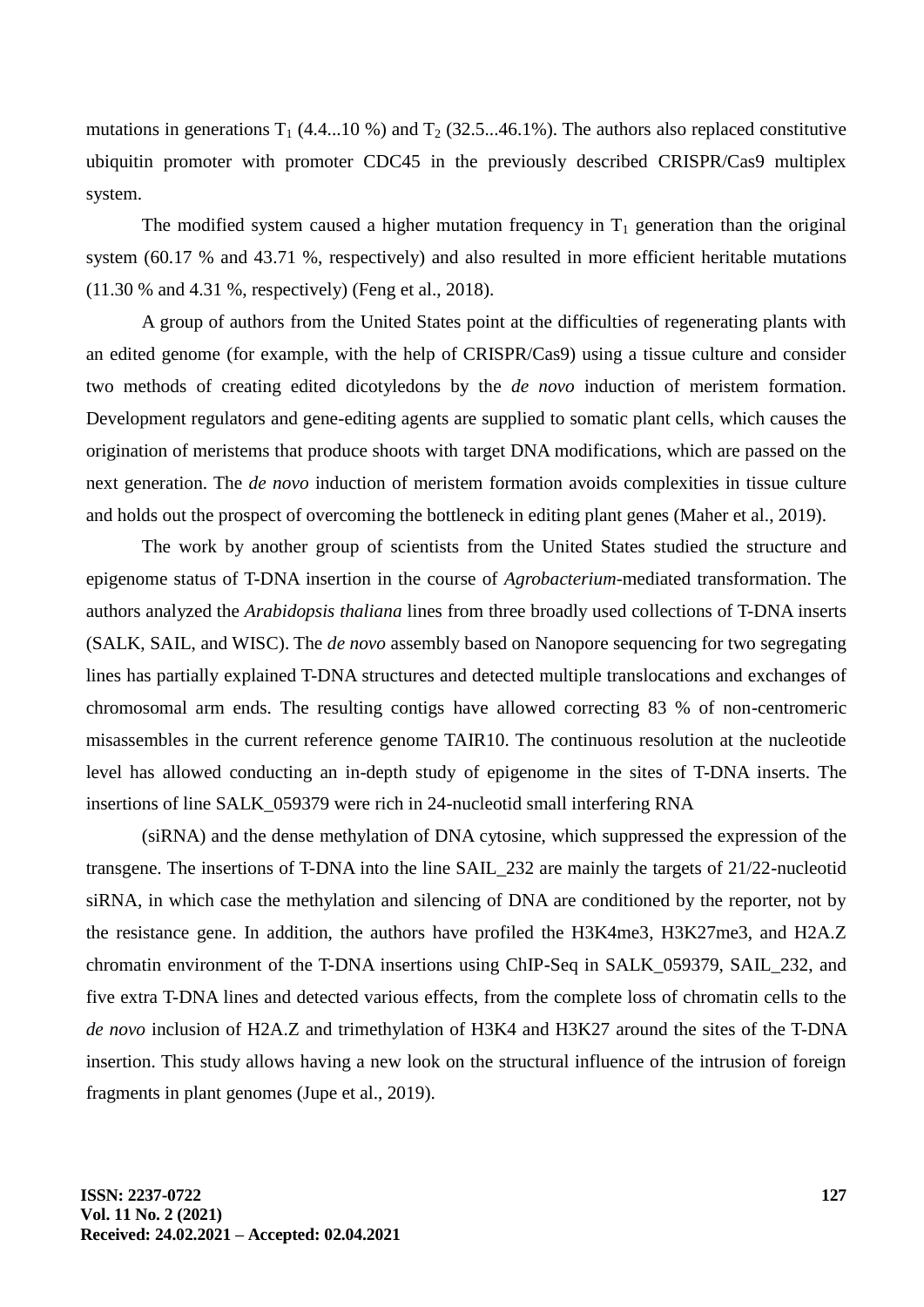The visualization of the spatiotemporal genome organization improves the understanding of the interrelation of the structure and function of chromatin. A group of authors from Germany and Japan has developed a tool for visualizing certain genome sequences in fixed nuclei and chromosomes on the basis of two-part guide RNA with the recombinant complex of the endonuclease Cas9. This method requires no special transformation construction or technique. Unlike classical fluorescent *in situ* hybridization, RGEN-ISL (RNA-guided endonuclease – *in situ* labelling) does not require denaturating DNA and, therefore, allows better preserving the chromatin structure. Differentially marked trans-activating crRNAs allow creating the RGEN-ISL multiplex. In addition, this procedure is compatible with immunohistochemistry. The kinetics of this reaction has been detected by the real time visualization of CRISPR/Cas9-mediated DNA labelling. The broad range of RGEN-ISL adaption to various temperatures and combinations of techniques, does have the potential for developing the chromosome biology (Ishii et al., 2019).

#### **Expression of Secondary Metabolism Genes in Heterologous Systems**

An important topic of practical gene engineering is the expression of genes in heterologous systems. For example, a survey by authors from China and the United States considers cases of applying the heterologous system of biosynthesis for such important classes of natural compounds as terpenoids, flavonoids, alkaloids, and polyketides. The authors present tools and strategies at various levels, including genes, metabolic pathways, genomes, and populations (Luo et al., 2015). A survey by scientists from Greece and the United States presents the information about rationalized approaches to producing natural or artificial flavonoids with the help of biotechnology; these approaches analyze the value of combinatorial biosynthesis of agricultural/pharmaceutical compounds produced in heterologous organisms. The authors also consider the strategies and achievements of synthetic biology with the focus on metabolic engineering aimed at modifying flavonoid-producing microorganisms and plants. Some attention is also paid to the rapidly growing number of completed genomes the information on which favours the identification of genes responsible for the accumulation of species-specific SM (Trantas et al., 2015).

A survey by scientists from Denmark and Malaysia is devoted to prospects of the biotechnological production of valuable terpenoids in heterologous systems. A lot of terpenoids have a fairly complicated structure, which is why full chemical synthesis often requires many phases and complex chemical reactions, which leads to a low substance output or abnormal stereochemistry. This issue can be resolved by using the strategy of obtaining a higher product output or expression of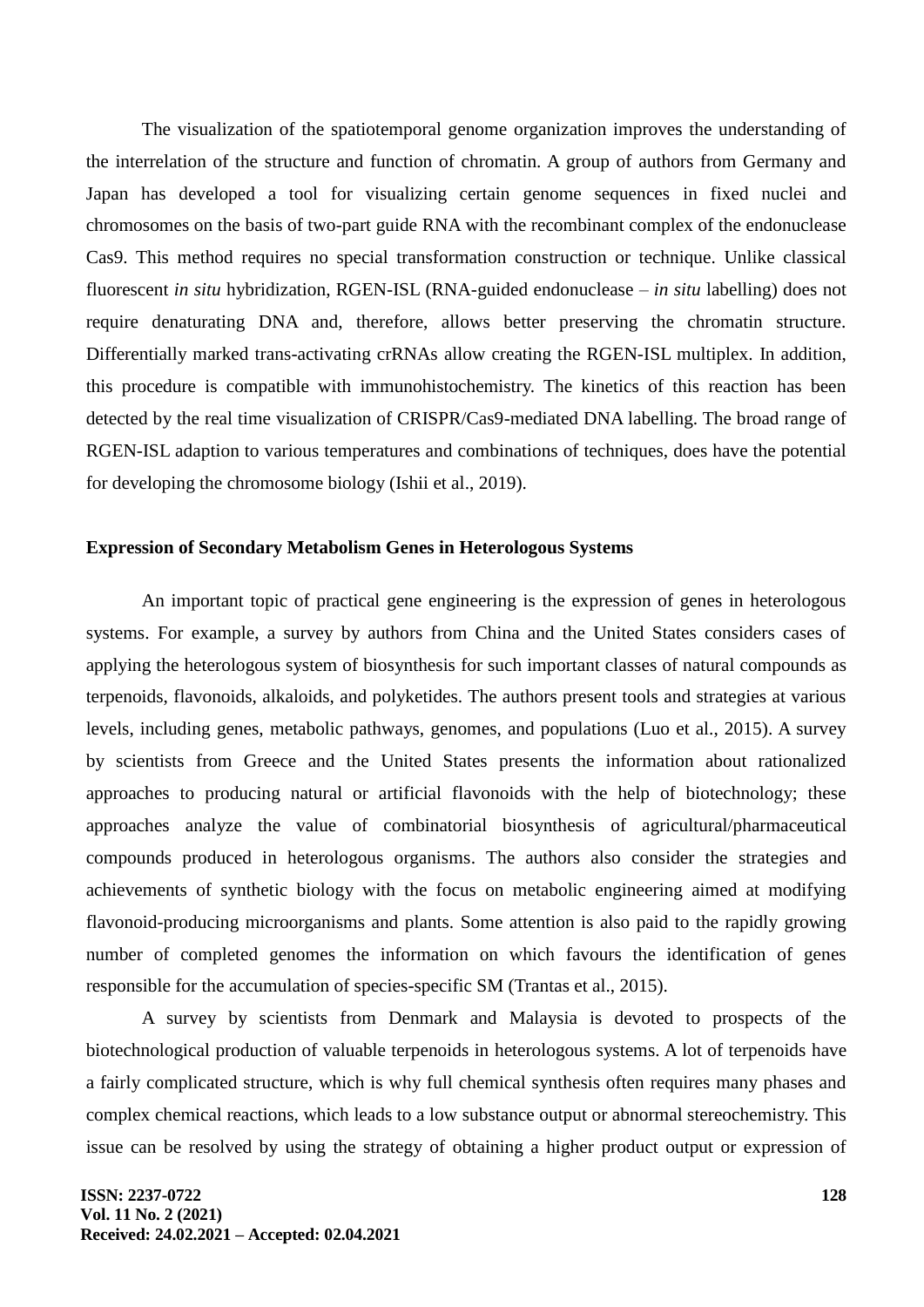biosynthesis pathways in heterologous hosts. There are cases of the successful construction of microorganisms, such as yeast, fungi and bacteria, for producing such compounds; it usually requires making significant changes in the metabolism of the host organism because the process is inhibited by the need for optimizing the expression of plant genes, post-translation protein modifications, subcellular localization control, etc. This is why, the authors present metabolic plant engineering as an efficient method of producing valuable natural compounds of plant origin (Ikram et al., 2015). The survey by S.E. O'Connor from The John Innes Centre (UK) considers engineering approaches to secondary metabolism in both, heterologous and native hosts. It emphasizes the growing importance of compartmentalization in metabolic engineering. In addition, the engineering approaches to changing the structure of key SM classes are subjected to a critical appraisal (O'Connor, 2015).

A work by a team of Danish and Swedish scientists describes the production of transgenic single-cell cyanobacteria *Synechocystis* for the expression of 13R-maloil oxide (13R-MO) – the precursor for forskolin, a valuable diterpenoid accumulated in *Coleus forskohlii* plants (Lamiaceae) hard and expensive to produce by chemical methods. The added enzyme genes from the plant ultimately allowed producing up to 0.45 mg 13R-MO/g DW (Englund et al., 2015).

A team of scientists from Denmark has created the transgenic yeast strain for producing *р*-coumaric acid, an intermediate compound for synthesizing aromatic SM. That strain accumulated  $1.93 \pm 0.26$  g/l *p*-coumaric acid in the course of fermentation with the periodic substrate addition. Then the authors analyzed the strain and showed that it had transcriptional abnormalities in the genes involved in transporting amino acids and sugars, which could be the response against the stress caused by the production of *р*-coumaric acid. The authors have also developed the yeast strain expressing the flavonoid metabolic pathways and containing up to ten heterologous genes. They could synthesize six different types of flavonoids (for example, kaempferol and meletin). Those scientists were the first to synthesize with the help of yeast such flavonoids, as liquitrigenine, resokaempferol, and fisetin (Rodriguez Prado et al., 2016).

A team of scientists from Portugal and the United States have created the transgenic *Escherichia coli* strain able to synthesize caffeic acid from tyrosine as a precursor. The structure of this pathway included tyrosine ammonia lyase (TAL) from *Rhodotorulaglutinis* (yeast) for transforming tyrosine to *р*-coumaric acid and 4-coumarate-3-hydroxylase (C3H) from *Saccharothrixespanaensis* (bacterium) or cytochrome P450 CYP199A2 from *Rhodopseudomonaspalustris* (bacterium) for transforming *р*-coumaric acid to caffeic acid. The genes were codon optimized; various combinations of plasmids were used to increase the titer of caffeic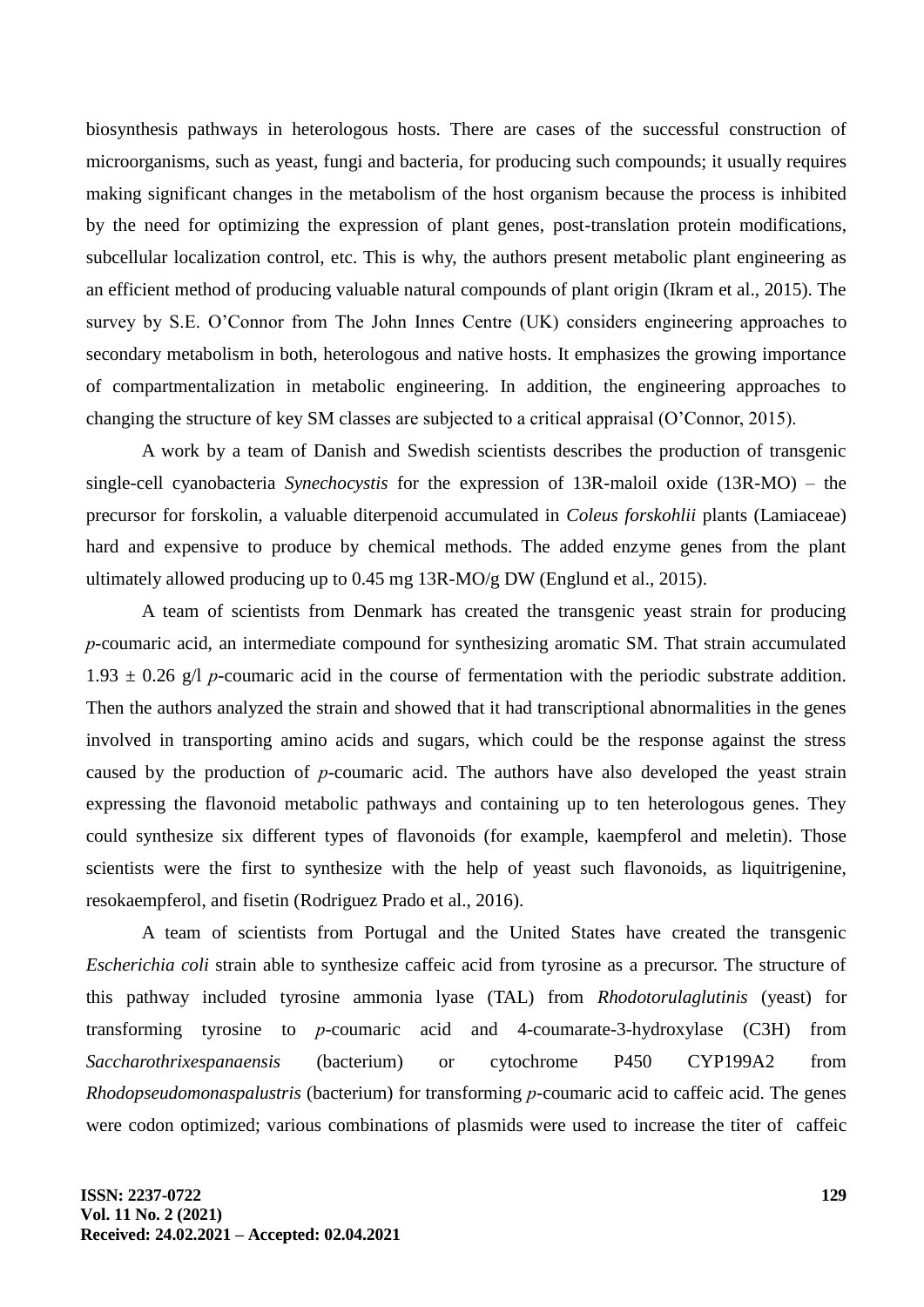acid. The highest caffeic acid output produced using TAL and CYP199A2 as well as TAL and C3H was 1.56 mM (280 mg/l) and 1 mM (180 mg/l), respectively. In the opinion of the authors this study provides prerequisites for further developing the synthesis of more complex SM, such as flavonoids and curcuminoids (Rodrigues et al., 2015).

A work by Chinese authors presents the heterologous expressing genes of benzyl isothiocyanate biosynthesis in *Escherichia coli*. The isothiocyanates contained in large amounts in the Brassicaceae representatives reduce the risk of some kinds of cancer and cardiovascular diseases. The authors constructed two chimeric enzymes of cytochrome P450 and functionally expressed in *E. coli*. The C-S-liase of plant origin was replaced with cystathionine-B-lyase of *E. coli*. In addition, the desulphoglucosinolate: PAPS-SULT from *Arabidopsis thaliana* (Col-0 ecotype) and the myrosinase from *Brevicorynebrassicae* (aphid) were used. The biosynthesis of benzyl isothiocyanates by the combined expression of *in vitro* optimized enzymes was confirmed by GC-MS analysis (Liu et al., 2016).

The possibilities of studying and modifying the metabolite composition of plants have also been and remain the object of research conducted by gene engineers.

Since isoprenoids in plants are synthesized from precursors along two pathways separated in space (cytoplasmic/peroxisomal mevalonate pathway (MVA) and plastid methyl erythritol phosphate pathway (MEP)), American scientists have created transgenic lines of the model plant *Arabidopsis thaliana* with a changed expression level of each separate gene engaged in both metabolic pathways.

While evaluating the correlation of the transgene expression levels with the metabolites of isoprenoid markers (gene-metabolite correlation), the authors defined the relative importance of the transcription control in each separate phase of precursor biosynthesis for isoprenoids. The accumulation model for intermediate metabolite (gene-metabolite correlation) was later used for defining bottlenecks in the sterol metabolic pathway. The degree of metabolic cross coupling and exchange of isoprenoid intermediates among the pathways separated in space was evaluated with the help of the combination of gene-metabolite and metabolite-metabolite correlation analyses. This strategy allows selecting genes for metabolic engineering. The overexpression of defined gene combinations can be used for significantly increasing the accumulated amount of sterols, which will positively affect the biomass of agricultural and energy plants (Lange et al., 2015).

A team of British scientists has created the transgenic hexaploid wheat with the gene of farnesyl diphosphate - the precursor for (E)-β-farnesin (Eβf), the pheromone alarm signal for harmful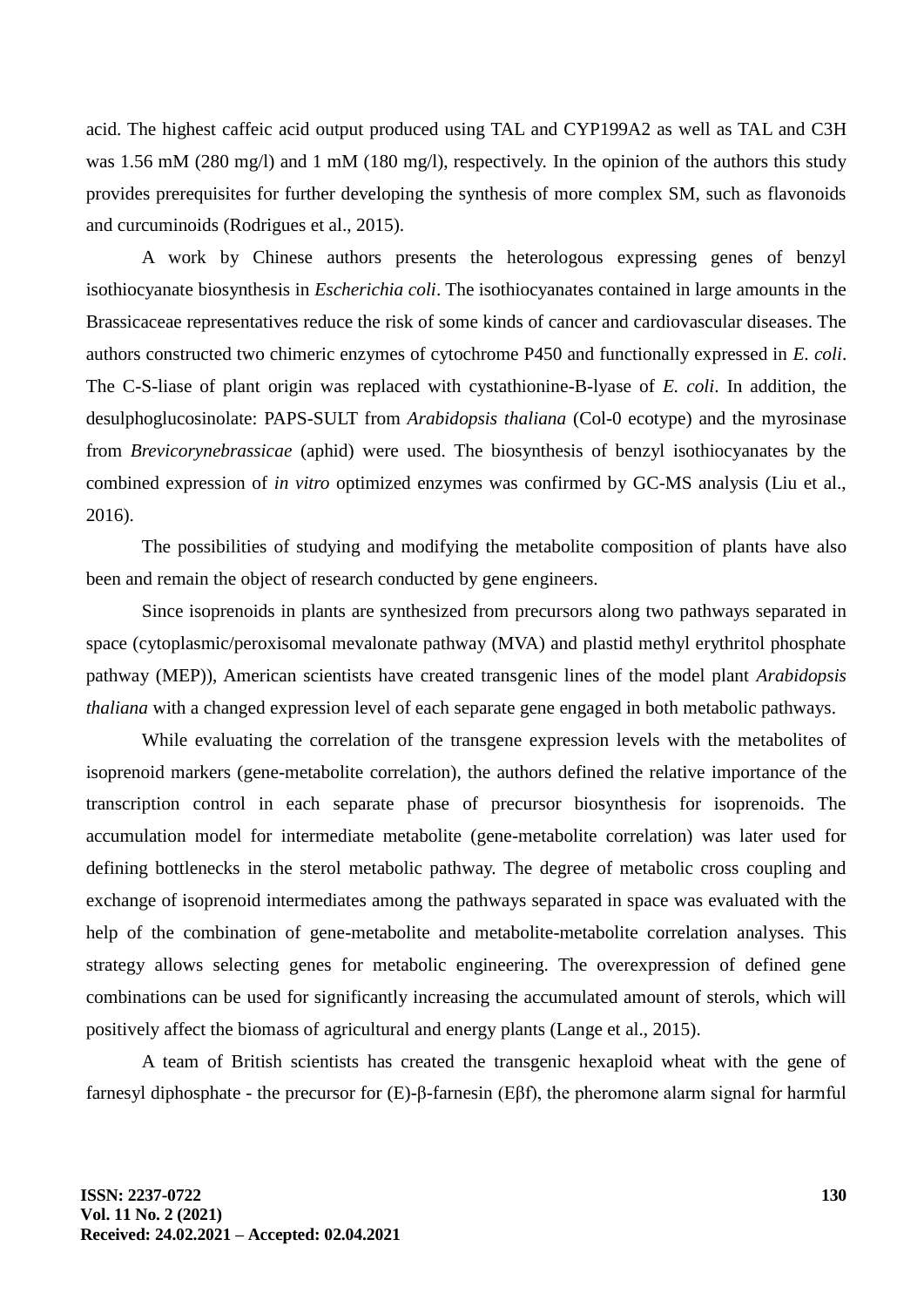plant aphids. The lab tests revealed a noticeable repellent effect, but it was not confirmed under field conditions (Bruce et al., 2015).

The representatives of Lamiaceae family have been exposed to genetic modification relatively rarer than many other agricultural plants; however, these studies have a huge potential; like with other plants, it includes both values, basic and applied. The basic value consists, first of all, in studying the mechanism of secondary metabolism, and the applied value consists in controlling this metabolism (Floryanowicz-Czekalska, Wysokińska, 2000).

#### **Hairy Roots Culture**

A large number of gene engineering studies of aromatic and medicinal Lamiaceae plants have to do with creating the *hairy roots* culture by transforming the plants with strains of *Agrobacterium rhizogenes* with various *rol*-genes.

For example, scientists from Iran have induced the formation of *hairy roots* in the medicinal plant *Perovskiaabrotanoides,* by using various strains of *A. rhizogenes* (ATCC15834, TR105, and R1000), and studied the influence of acetosyringone and carbon sources on the probability of rooting and root biomass formation. The potential of *hairy roots* was studied relatively to the tanshinone synthesis. The highest transformation frequency was observed in the nodes infected with ATCC15834 (47.33 %), and it grew to 60.99 % with the addition of 100 μM of acetosyringone. The PCR analysis using the *rolC*-specific primer with an amplicon of 612 bp confirmed the transgenic nature of *hairy roots*. Finally, as shown by HPLC analysis, the cryptotanshinone and IIA tanshonine content in *hairy roots* (after the transformation with strain TR105) was  $53.17 \pm 0.26$ , and  $14.48 \pm 0.30$   $\mu$ g/g DW, respectively (Ebrahimi et al., 2017).

A team of Brazilian and Canadian scientists has produced *hairy roots*of *Origanum vulgare* plants using *A. rhizogenes* (strains K599 and ATCC15834), as well as developed a plant regeneration protocol. After the infection the *hairy roots* formation frequency varied depending on the concentration of nutrient medium components. A high transformation frequency was observed on the modified MS nutrient medium (91.3 %). On the medium MS  $+$  0.25 mg/l 2.4-dichlorphenoxyacetic acid the induction frequency of callus genesis on explants from *hairy roots* was 81.5 %.

The highest frequency of shoot regeneration (85.18 %) and rhizogenesis was observed on the media  $\text{MS} + 0.25 \text{ mg}/16$ -benzylaminopurine and  $\text{MS} + 0.25 \text{ mg}/1$  indole-3-butyric acid (Habibi et al., 2016).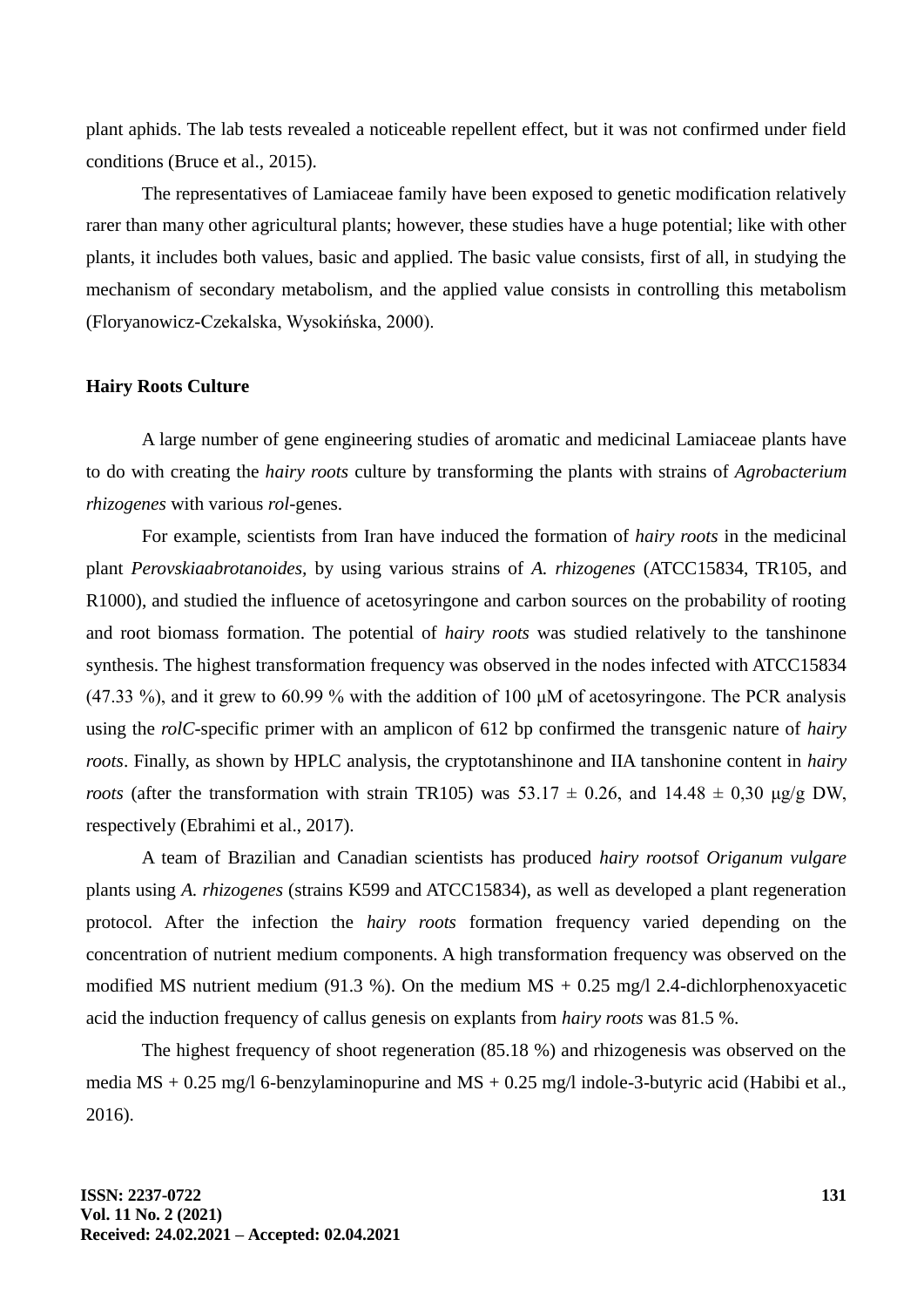The Iranian scientists produced *hairy roots* of *Agastache foeniculum* with the help of *A. rhizogenes* (strains A4, A7, and 9435) on various explant types (from hypocotyl, cotyledon, and leaf). The highest transformation frequency was achieved with the influence of the A4 strain on the leaf explants obtained from single-month leaves (51.1 %). The transgenic nature of *hairy roots* lines was confirmed by PCR analysis. As shown by HPLC, the synthesis of SA in the transformed roots of *A. foeniculum* was about fourfold as high as in non transformed. A separate experiment was conducted in which the obtained *hairy roots* were cultivated in a liquid medium with the addition of various concentrations of SA (0 to 1 mM), chitosan (0...150 mg/l) (as an elicitor), and sucrose (20...50 g/l). The results showed that the addition of sucrose and chitosan in concentrations of 30 g/l and 100 mg/l increased the biomass of *hairy roots*, whereas, on the contrary, SA inhibited their growth (Nourozi et al., 2014). In their subsequent experiments the same authors checked the efficiency of the influence of lighting and darkening conditions as well as two inoculation techniques (immersion and injection); in the immersion technique the influence of the inoculation period (3, 5, and 7 mins) on the *hairy roots* induction was studied. In addition, the influence of various nutrient media (MS, ½ MS, and B5) on the growth of *hairy roots* was studied. The RA content in the transformed and untransformed roots was analyzed by HPLC. The several inoculation techniques turned out to have no major differences in terms of the *hairy roots* induction ability; in case of immersion, however, a better efficiency was reached at a 5-minute exposure. Good lighting was more preferable for inducing *hairy roots* than darkening. The maximal *hairy roots* growth rate was attained on the ½ MS nutrient medium. The RA content in transformed roots (213.42 μg/g DW) was much higher than in non transformed roots (52.28 μg/g DW) (Nourozi et al., 2016).

Scientists from Iran have developed an efficient system of inducing the *hairy roots* formation for *Dracocephalumkotschyi*. Five strains of *A. rhizogenes* were used, including A4, ATCC15834, LBA9402, MSU440, and A13 (MAFF-02-10266). A sharp increase in the transformation frequency was observed on the modified MS medium without macro salts. The maximal frequency of the *hairy roots* induction on that medium was observed after the transformation with strains MSU440 (89 %) and ATCC15834 (80 %). The highest number of shoots and their maximal regeneration frequency were registered later on the medium  $MS + 0.25$  mg/l  $BAP + 0.1$  mg/l of 1-naphthalene-acetic acid. Then the medium  $MS + 0.5$  mg/l IBA was used for rooting the obtained shoots (Sharafi et al., 2014).

Polish scientists grew *hairy roots* of a different dragonhead species – *Dracocephalummoldavica* – using the A4 strain of *A. rhizogenes*. The transformed roots were produced from explants with a low transformation frequency (up to 3 %). *Hairy roots* were cultivated by the photoperiod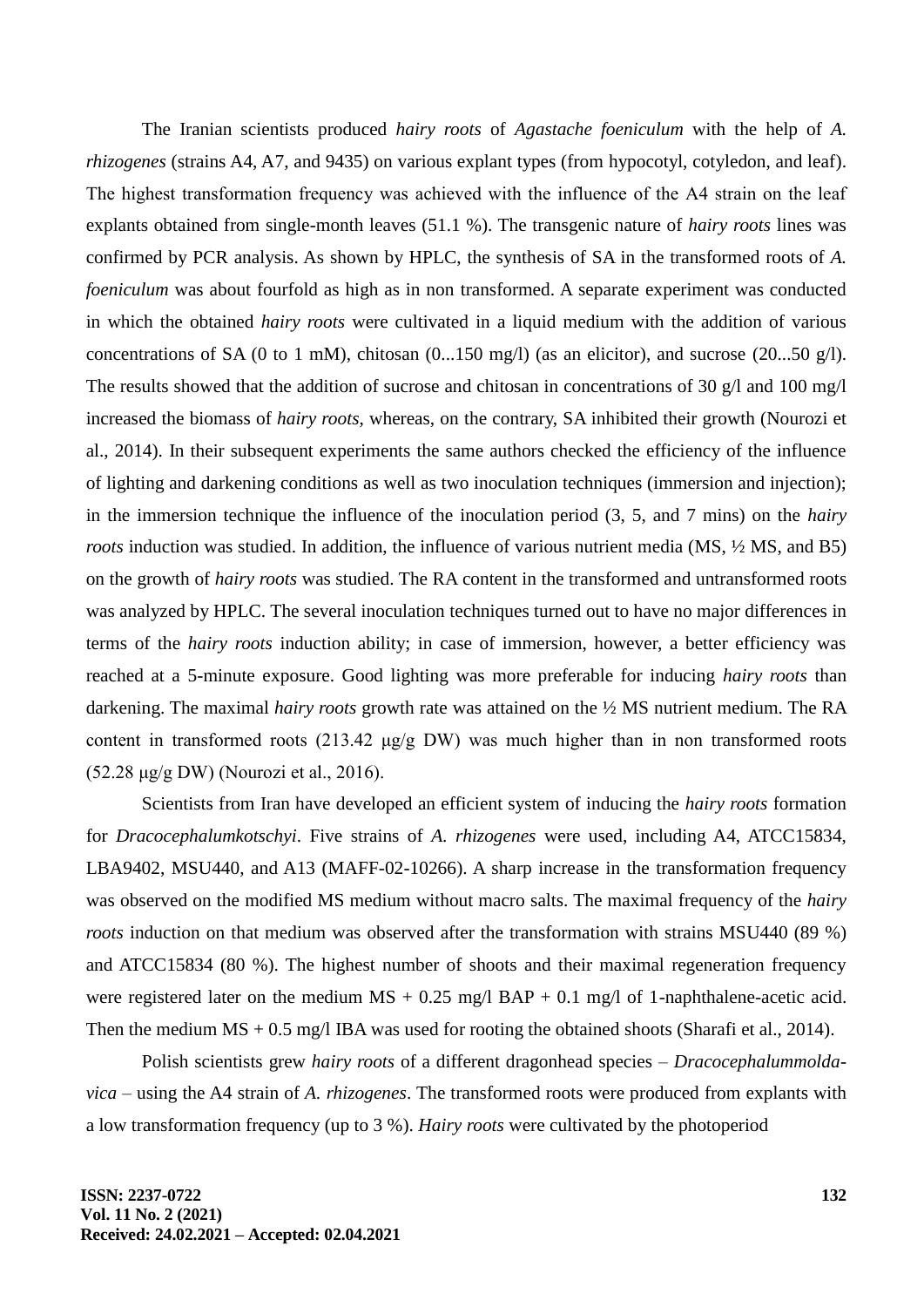(16 hours daylight) and in the darkness. The largest biomass of *hairy roots* (7.23 g FW or 0.89 g DW per vessel) was obtained for the plants cultivated on the Woody Plant Medium by the periodic lighting. HPLC analysis showed the highest RA content (78 mg/g DW) in the roots cultivated on the B5 medium by the photoperiod; that content was about 10 times as high as in the roots of parent field plants. The methanolic extract of *hairy roots*, grown on the B5 medium by the photoperiod, displayed the highest antioxidant activity, much higher than the methanolic extract of field-grown plants. The most active methanolic extract of *hairy roots* was characterized by the highest RA content and total PC content (Weremczuk-Jeżyna et al., 2013).

#### **Studying Genetic Mechanism of Secondary Metabolism**

Some part of gene engineering works consists in identifying the mechanism of secondary metabolism, first of all, with the identification of genes of metabolic pathway enzymes and possibilities of regulation their expression.

Korean scientists studied the molecular structure and regulation of the flavonoid biosynthesis in *Scutellarialateriflora*. Five cDNA were isolated that coded the enzymes involved in the biosynthentic pathway of flavonoids; the enzymes were phenylalanine-ammonialyase (SlPAL), cinnamate-4-hydroxylase (SlC4H), 4-coumarate-CoA-lygase (Sl4CL), chalсone synthase (SlCHS) и chalcone isomerase (SlCHI). As shown by the gene expression analysis, they were expressed at a high level in all of the studied organs by the highest woginin content in the roots. Baikalin and baikalein accumulated in the plants in different ways, and the highest concentration of baikalin and baikalein was registered in the leaves and stems, respectively. The exogenous MeJa significantly intensified the expression of SlCHS and SlCHI and the accumulation of baikalin  $(22.54 \text{ mg/g})$ , baikalein (1.24 mg/g) and wogonin (5.39 mg/g) in *hairy roots* (the accumulation increased by 644, 138, and 112 % respectively).

The expression level of SICHS, the first phase of the flavonoid biosynthesis in *hairy roots*  strengthened after 3 and 4 weeks of development in lighting conditions. *Hairy roots*, grown in darkness, had a higher baikalin and baikalein content than the *hairy roots* grown in lighting conditions; however, the latter accumulated more wogonin (Tuan et al., 2018).

The recent years have witnessed an upsurge in the popularity and application of the plant genome editing with the help of the CRISPR/Cas9 system that implies manipulations with the genetic material available in the genome. For example, Chinese scientists used that system to knock out the gene of diterpene synthase (SmCPS1), the enzyme of tanshinone biosynthesis, in *Salvia miltiorrhiza*.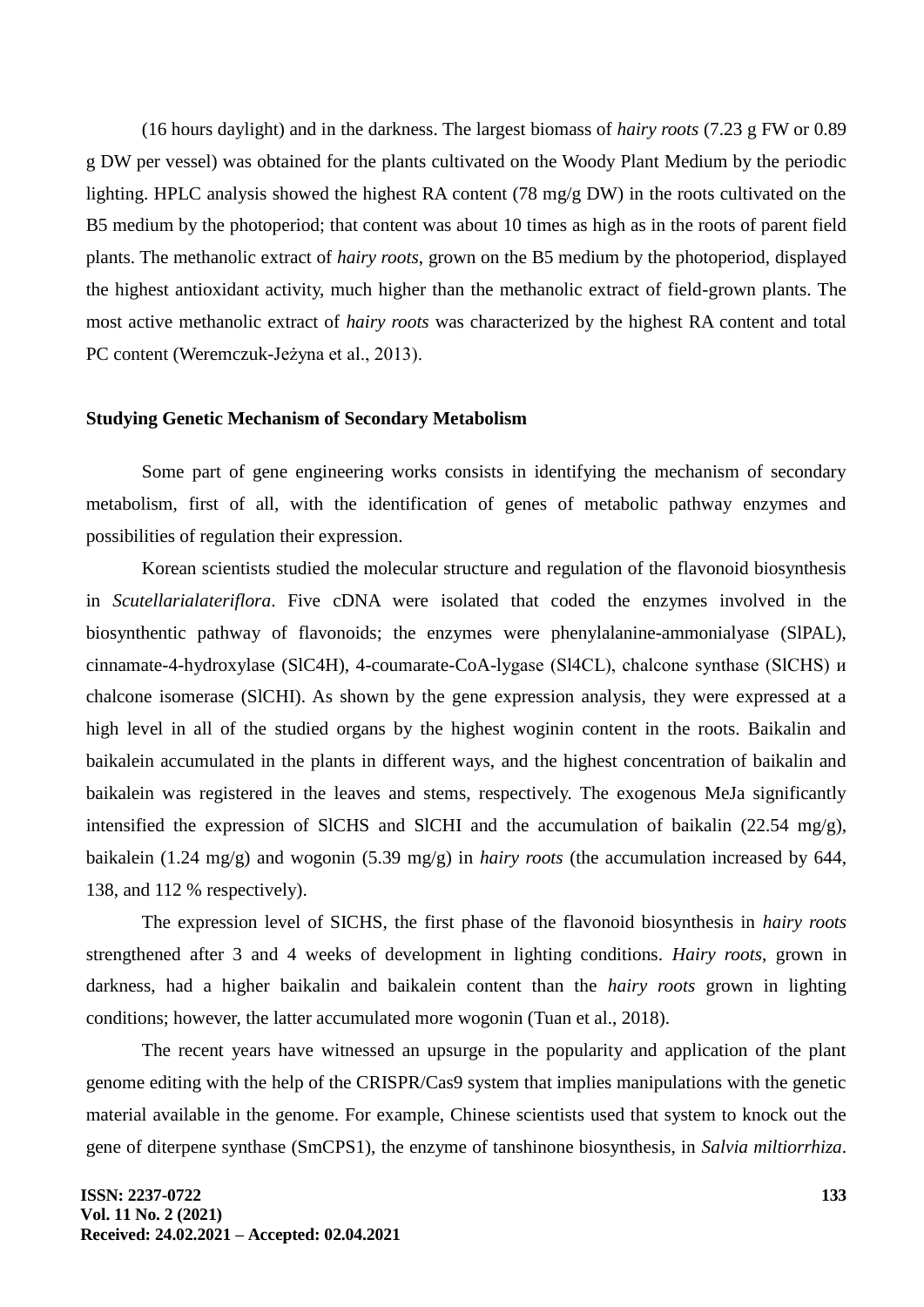Three homozygotic and eight chimeric mutants were obtained from 26 independent transgene lines of *hairy roots* by the transformation with *A. rhizogenes*. According to metabolome analysis (LC-qTOF-MS and Q-TRAP-LC-MS/MS), homozygotic mutants have no tanshinones at all whereas in chimeric mutants their content is low (Li et al., 2017).

Scientists from Singapore and the United States studied the TF regulating secondary metabolism in peltate glandular trichomes (PGT) of *Mentha spicata*.

The authors separated and functionally characterized the new gene MsYABBY5, that is active mainly in the PGT of mint. The authors have created various lines of transgenic plants, where MsYABBY5 was either too expressed or suppressed with the help of RNA interference. According to the analysis of those lines, the suppression of the MsYABBY5 expression resulted in an elevated terpene content whereas overexpression decreased their content. In addition, the ectopic expression of MsYABBY5 in *Ocimumbasilicum* and *Nicotiana sylvestris* reduced the SM synthesis, which allowed assuming that the coded TF was probably the repressor of secondary metabolism (Wang et al., 2016).

#### **Applied Research**

First of all, the applied research in genetic modification have to do with attempts of increasing the synthesis of valuable SM.

A work by scientists from Croatia is about the genetic elicitation of the PC accumulation in *Plectranthusscutellarioides* (syn. *Coleus blumei*). The protein elicitor, β-cryptogein from oomycetes, can result in a hypersensitive response and acquired systemic resistance to some pathogens, which is due to an increased the PC accumulation. The respective gene was put under the control of an alcohol-induced promoter and transferred to coleus by agrobacterial transformation. The expression of β-cryptogein in *hairy roots* was controlled by using 1 % and 2 % ethanol during the 21-day induction period. The expression significantly decreased the content of soluble PC and RA in the *hairy roots* lines but, at the same time, increased the secretion of PC, RA, and caffeic acid into the culture medium (Vuković et al., 2013).

A group of authors from the United States genetically modified *Mentha* x *piperita*to evaluate the capabilities of metabolic engineering for improving the output and composition of EO. Its output was increased through the excessive expression of the genes involved in supplying the precursors along the

MEP-pathway. In addition, the combinations of two genes were evaluated for the change in both, oil output and composition in one transgenic line. The most promising results were achieved by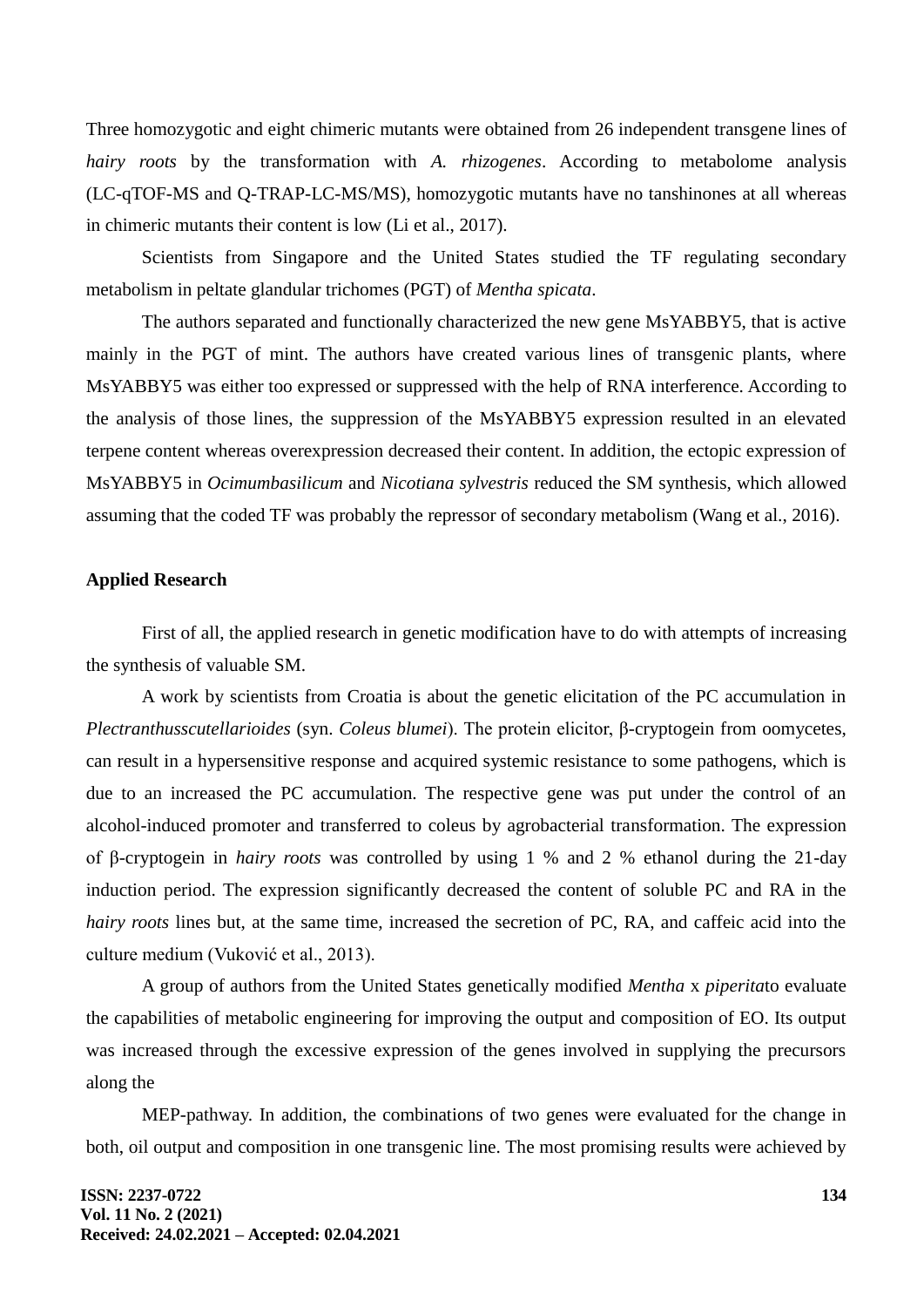transgenic plants that expressed the antisense version of (+)-menthofuran synthase RNA for reducing the accumulation of methofuran. The expression of the gene coding (+)-limonene synthase was used to accumulate an increased amount of (+)-limonene (Lange et al., 2011).

In 1999 a group of French scientists developed the protocol for the genetic transformation of lavandin (*Lavandula*  $\times$  *intermedia*). This aromatic plant accumulates valuable EO actively used in perfumery and cosmetic and pharmaceutical industries. The test involved checking five agrobacterial strains. The transformed callus lines were obtained using strains AGL1/GI, EHA105/GI, and C58/GI. The vector structures carried the resistance gene to kanamycin and the gene of β-glucoronidase. The presence of an insert was confirmed by PCR analysis and Southern blot hybridization. The expression was confirmed by a β-glucoronidase test as well as by RT-PCR. The transformation efficiency ranged from 3 to 9 %, depending on the strain (Dronne et al., 1999).

The main components of the EO in spike lavender (*Lavandula latifolia*) are monoterpenes produced from the precursors isopentenyl diphosphate and dimethyl allylphosphate through the plastid MEP-pathway and/or cytoplasmic MVA-pathway. 1-desoxy-D-xylulose-5-P-synthase (DXS) catalyses the first phase of the MVA-pathway. A group of scientists from Spain expressed the cDNA, coding DXS from *Arabidopsis thaliana*, in spike lavender. According to the GC-MS analysis, the transgenic plants accumulated much more EO as compared with the control plants (by 250 and 500 % higher in the leaves and flowers, respectively). Transgenic  $T_0$  plants were grown for 2 years, exposed to mandatory self-fertilization, and thus the seeds of  $T_1$  were obtained. The type of DXS-transgene inheritance in the  $T_1$  generation was studied. The phenotype with an elevated EO content was preserved in the posterity (Muñoz-Bertomeu et al., 2006). In 2007 the same authors created the transgenic spike lavender that expressed the cDNA of *Arabidopsis thaliana* HMG1, coding the catalytic domain of 3-hydroxy-3-methyl glutaryl-СоА-reductase (HMGR1S), the key enzyme of the MVA-pathway. Transgenic  $T_0$  plants accumulated much more components of EO as compared with the control plants (by up to 110 and 80 % more in leaves and flowers, respectively). The overexpression of HMGR1S also increased the amount of such products, as sterols, β-sitosterol, and stigmasterol (by 80 and 90 %, respectively), but had no effect on the accumulation of carotenoids and chlorophylls. The authors analyzed the  $T_1$  plants, obtained from the self-fertilized  $T_0$  lines: the elevated levels of EO and sterols were still retained in the posterity (Muñoz-Bertomeu et al., 2007).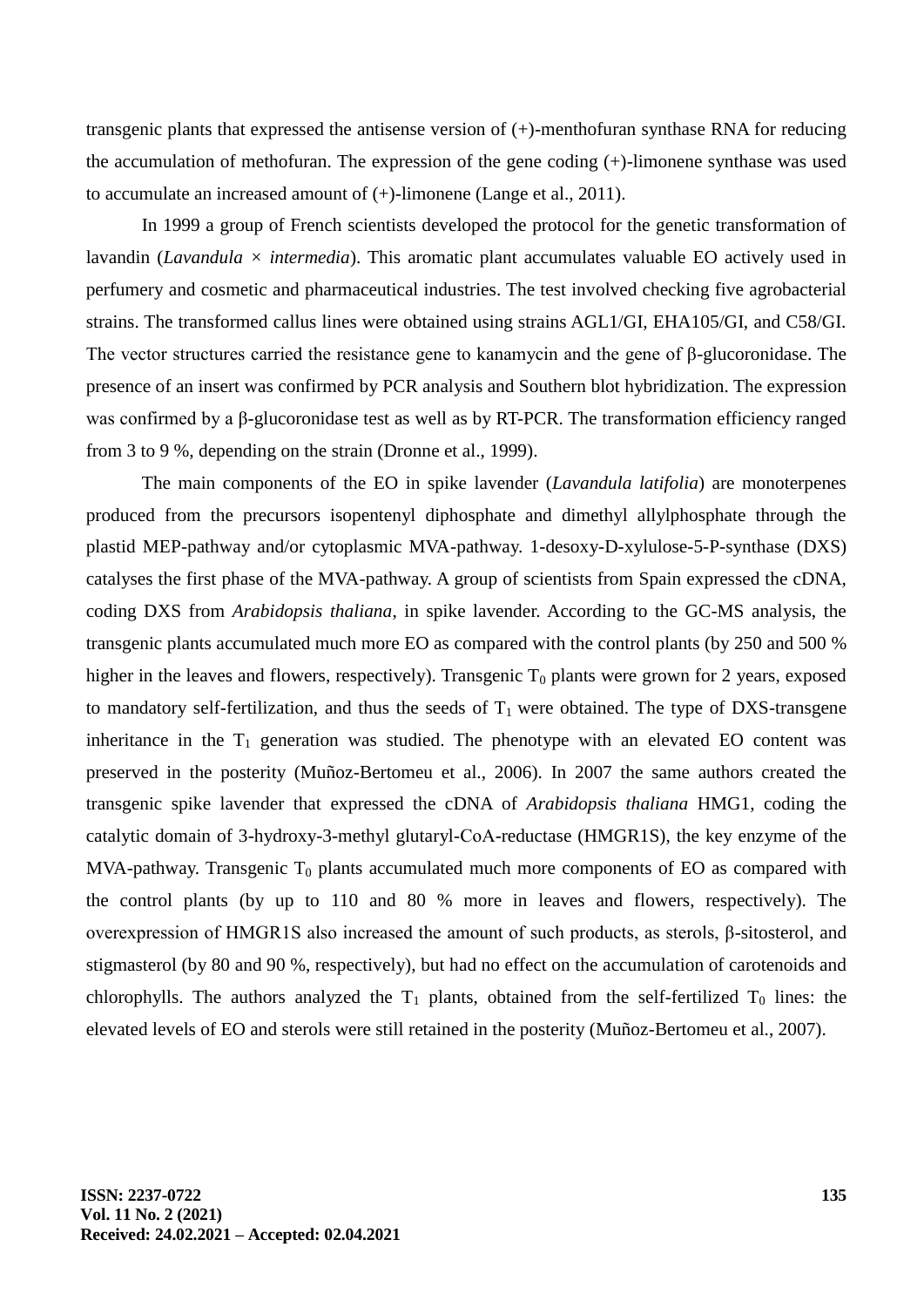## **2. Conclusion**

Thus the gene engineering modification technology, genome editing included, provides most ample opportunities to biotechnologists, who specialize in medicinal and aromatic plants, for improving the quality of plant raw materials, decorative effect of plants, and also the output of valuable secondary metabolites, In addition, gene engineering techniques allow understanding the mechanism of such a complex system, as secondary plant metabolism, which will undoubtedly favor the development of biotechnological production of cells, tissues, and whole Lamiaceaeplants with a high potential for accumulating bioactive substances.

## **Appendices**

|                  | Appendix. Key to the main abbreviations used in the paper              |
|------------------|------------------------------------------------------------------------|
| 4CL              | 4-coumarate-CoA-lygase                                                 |
| B <sub>5</sub>   | Gamborgnutrient medium                                                 |
| <b>BAP</b>       | 6-benzylaminopurine                                                    |
| C <sub>3H</sub>  | 4-coumarate-3-hydroxylase                                              |
| C <sub>4</sub> H | cinnamate-4-hydroxylase                                                |
| <b>CHI</b>       | chalconeisomerase                                                      |
| <b>CHS</b>       | chalconesynthase                                                       |
| <b>CMS</b>       | cytoplasmatic male sterility                                           |
| <b>CPS</b>       | copalyldiphosphatesynthase                                             |
| <b>DW</b>        | dry weight                                                             |
| EO               | essential oil                                                          |
| <b>FW</b>        | freshweight                                                            |
| <b>HPLC</b>      | high-performance liquid chromatography                                 |
| <b>IBA</b>       | indole-3-butyric acid                                                  |
| LC-qTOF-MS       | liquid chromatography quadrupole time-of-flight with mass-spectrometry |
| MeJa             | methyljasmonate                                                        |
| <b>MS</b>        | Murashige and Skoognutrient medium                                     |
| <b>NAA</b>       | 1-naphtaleneacetic acid                                                |
| PAL              | phenylalanine-ammonialyase                                             |
| PC               | phenolic compounds                                                     |

**ISSN: 2237-0722 Vol. 11 No. 2 (2021) Received: 24.02.2021 – Accepted: 02.04.2021**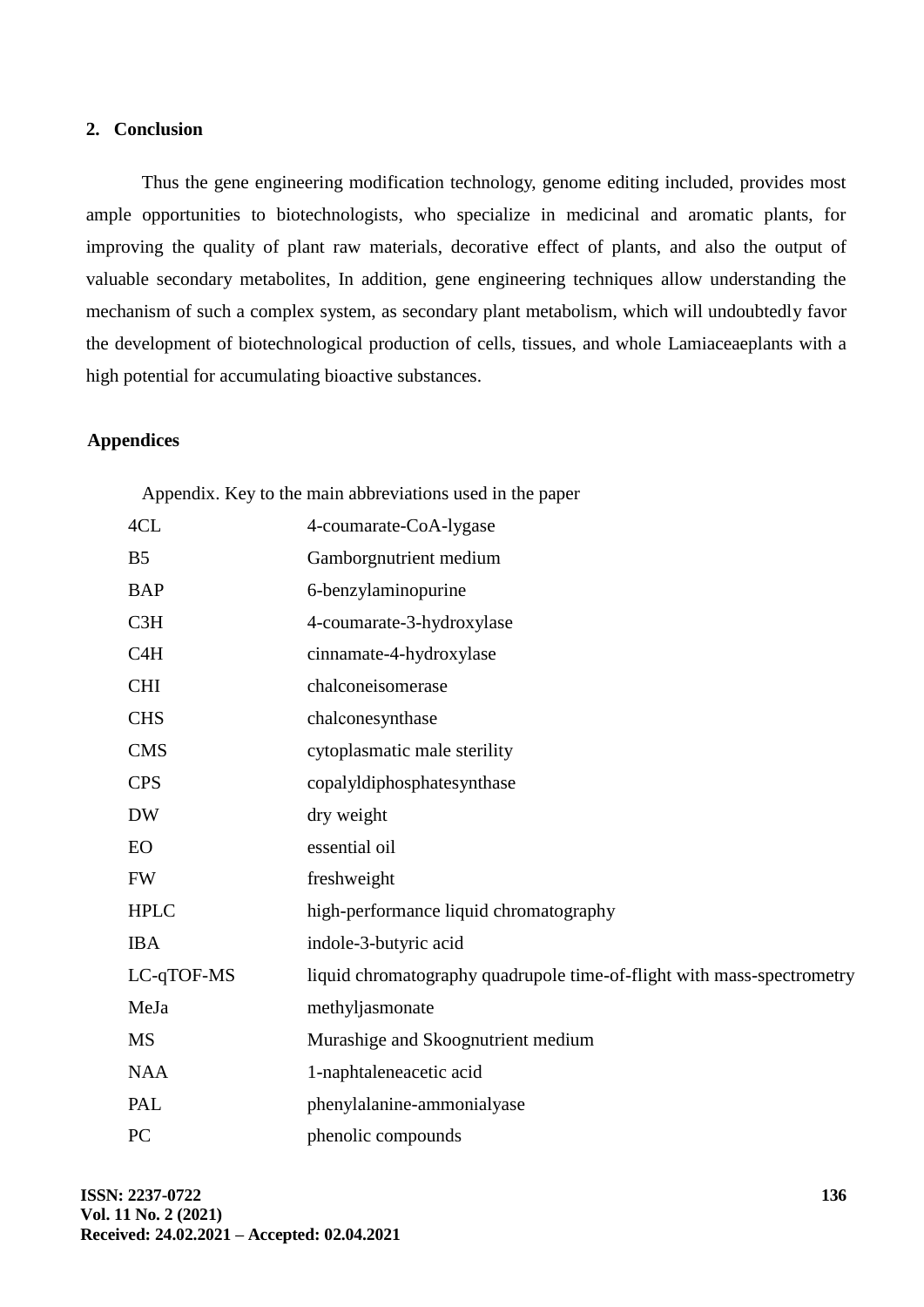| Q-TRAP-LC-MS/MS | quadrupole ion trap liquid chromatography with tandem mass spectrometry |
|-----------------|-------------------------------------------------------------------------|
| <b>RA</b>       | rosmarinicacid                                                          |
| RGEN-ISL        | $RNA$ -guided endonuclease – in situ labelling                          |
| <b>RT-PCR</b>   | reverse transcription polymerase chain reaction                         |
| <b>SA</b>       | salicylicacid                                                           |
| <b>SM</b>       | secondarymetabolites                                                    |
| <b>TAL</b>      | tyrosine-ammonialyase                                                   |
| <b>TALEN</b>    | <b>Transcription Activator-Like Effector Nucleases</b>                  |
| TF              | transcriptionfactor                                                     |

## **References**

Gerasimova, S.V., Khlestkina, E.K., Kochetov, A.V., & Shumnyi, V.K. (2017). Genome Editing System CRISPR/Cas9 and Peculiarities of Its Application in Monocots. *Russian Journal of Plant Physiology*, *64*(2), 92-108.

Korotkova, A.M., Gerasimova, S.V., Shumnyi, V.K., & Khlestkina, E.K. (2017). Crop Genes Modified Using CRISPR/Cas System. *Vavilov Journal of Genetics and Breeding*, *21*(2), 250-258.

Khlestkina, E.K. & Shumnyi, V.K. (2016). Prospects for Application of Breakthrough Technologies in Breeding: The CRISPR/Cas9 System for Plant Genome Editing. *Russian Journal of Genetics (Genetika), 52*(7), 774-787.

Erst, A.A., Zheleznichenko, T.V., & Badulina, A.A. (2016). *Hairy Root* Cultures as a Source of Biologically Active Substances of Medicinal Plants. *European research*, *1*(12), 41-43.

Bruce T.J.A., Aradottir G.I., Smart L.E., Martin J.L., Caulfield J.C., Doherty A., Sparks C.A., Woodcock C.M., Birkett M.A., Napier J.A., Jones H.D., & Pickett J.A. (2015). The first crop plant genetically engineered to release an insect pheromone for defence. *Nature*, 5.

Daniell, H., Lin, C.S., Yu, M., & Chang, W.J. (2016). Chloroplast genomes: diversity, evolution, and applications in genetic engineering. *Genome biology*, *17*(1), 1-29.

Dronne, S., Moja, S., Jullien, F., Berger, F., & Caissard, J.C. (1999). Agrobacterium-mediated transformation of lavandin (Lavandula x intermedia Emeric ex Loiseleur). *Transgenic research*, *8*(5), 335-347.

Ebrahimi, S., Zaker, A., Abrishamchi, P., Bahrami, A.R., Ganjeali, A., & Sodagar, N. (2017). Hairy root induction and secondary metabolite production in Perovskia abrotanoides Karel. *Journal of Plant Process and Function*, *6*(20), 17-26.

Englund, E., Andersen-Ranberg, J., Miao, R., Hamberger, B., & Lindberg, P. (2015). Metabolic engineering of Synechocystis sp. PCC 6803 for production of the plant diterpenoid manoyl oxide. *ACS synthetic biology*, *4*(12), 1270-1278.

Feng, Z., Zhang, Z., Hua, K., Gao, X., Mao, Y., Botella, J.R., & Zhu, J.K. (2018). A highly efficient cell division-specific CRISPR/Cas9 system generates homozygous mutants for multiple genes in Arabidopsis. *International journal of molecular sciences*, *19*(12), 3925.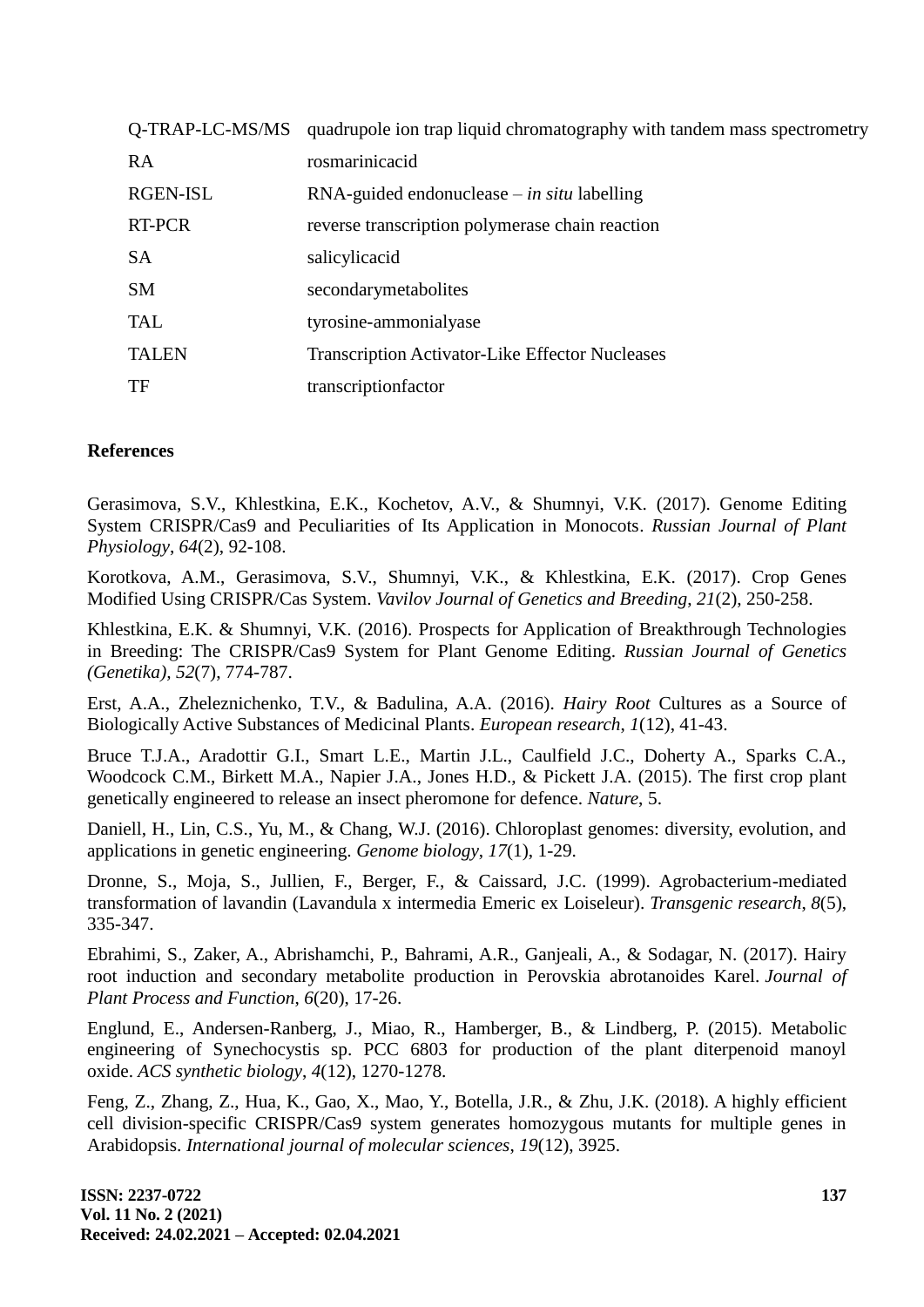Floryanowicz-Czekalska, K., & Wysokińska, H. (2000). Transgenic shoots and plants as a source of natural phytochemical products. *Acta Societatis Botanicorum Poloniae*, *69*(2), 131-136.

French K.E. (2019). *Nanoparticle-mediated transformation expands horizon of organism engineering.* bioRxiv. https://doi.org/10.1101/559252

Habibi, P., De Sa, M.F.G., Da Silva, A.L.L., Makhzoum, A., Da Luz Costa, J., Borghetti, I.A., & Soccol, C.R. (2016). Efficient genetic transformation and regeneration system from hairy root of Origanum vulgare. *Physiology and Molecular Biology of Plants*, *22*(2), 271-277.

Ikram, N.K.B.K., Zhan, X., Pan, X.W., King, B.C., & Simonsen, H.T. (2015). Stable heterologous expression of biologically active terpenoids in green plant cells. *Frontiers in plant science*, *6*, 129.

Ishii, T., Schubert, V., Khosravi, S., Dreissig, S., Metje-Sprink, J., Sprink, T., & Houben, A. (2019). RNA‐ guided endonuclease–in situ labelling (RGEN-ISL): a fast CRISPR/Cas9‐ based method to label genomic sequences in various species. *The New Phytologist*, *222*(3), 1652-1661.

<https://www.iucnredlist.org/>

Jupe, F., Rivkin, A.C., Michael, T.P., Zander, M., Motley, S.T., Sandoval, J.P., & Ecker, J.R. (2019). The complex architecture and epigenomic impact of plant T-DNA insertions. *PLoS genetics*, *15*(1), e1007819.

Kazama, T., Okuno, M., Watari, Y., Yanase, S., Koizuka, C., Tsuruta, Y., & Arimura, S.I. (2019). Curing cytoplasmic male sterility via TALEN-mediated mitochondrial genome editing. *Nature plants*, *5*(7), 722-730.

Lange, B.M., Mahmoud, S.S., Wildung, M.R., Turner, G.W., Davis, E.M., Lange, I., & Croteau, R.B. (2011). Improving peppermint essential oil yield and composition by metabolic engineering. *Proceedings of the National Academy of Sciences*, *108*(41), 16944-16949.

Lange, I., Poirier, B.C., Herron, B.K., & Lange, B.M. (2015). Comprehensive assessment of transcriptional regulation facilitates metabolic engineering of isoprenoid accumulation in Arabidopsis. *Plant Physiology*, *169*(3), 1595-1606.

Li, B., Cui, G., Shen, G., Zhan, Z., Huang, L., Chen, J., & Qi, X. (2017). Targeted mutagenesis in the medicinal plant Salvia miltiorrhiza. *Scientific reports*, *7*(1), 1-9.

Liu, F., Yang, H., Wang, L., & Yu, B. (2016). Biosynthesis of the high-value plant secondary product benzyl isothiocyanate via functional expression of multiple heterologous enzymes in Escherichia coli. *ACS synthetic biology*, *5*(12), 1557-1565.

Liu T., Yang S.S., Fang R.F., & Zhang G.H. (2015). Establishment of Hairy Root System Mediated by Ri Plasmid and its Advances in Biosynthesis of Plant Secondary Metabolites. *Plant Science Journal*, *33*(2), 264-270.

Luo, Y., Li, B.Z., Liu, D., Zhang, L., Chen, Y., Jia, B., & Yuan, Y.J. (2015). Engineered biosynthesis of natural products in heterologous hosts. *Chemical Society Reviews*, *44*(15), 5265-5290.

Maher, M.F., Nasti, R.A., Vollbrecht, M., Starker, C.G., Clark, M.D., & Voytas, D.F. (2020). Plant gene editing through de novo induction of meristems. *Nature biotechnology*, *38*(1), 84-89.

Muñoz-Bertomeu, J., Arrillaga, I., Ros, R., & Segura, J. (2006). Up-regulation of 1-deoxy-Dxylulose-5-phosphate synthase enhances production of essential oils in transgenic spike lavender. *Plant physiology*, *142*(3), 890-900.